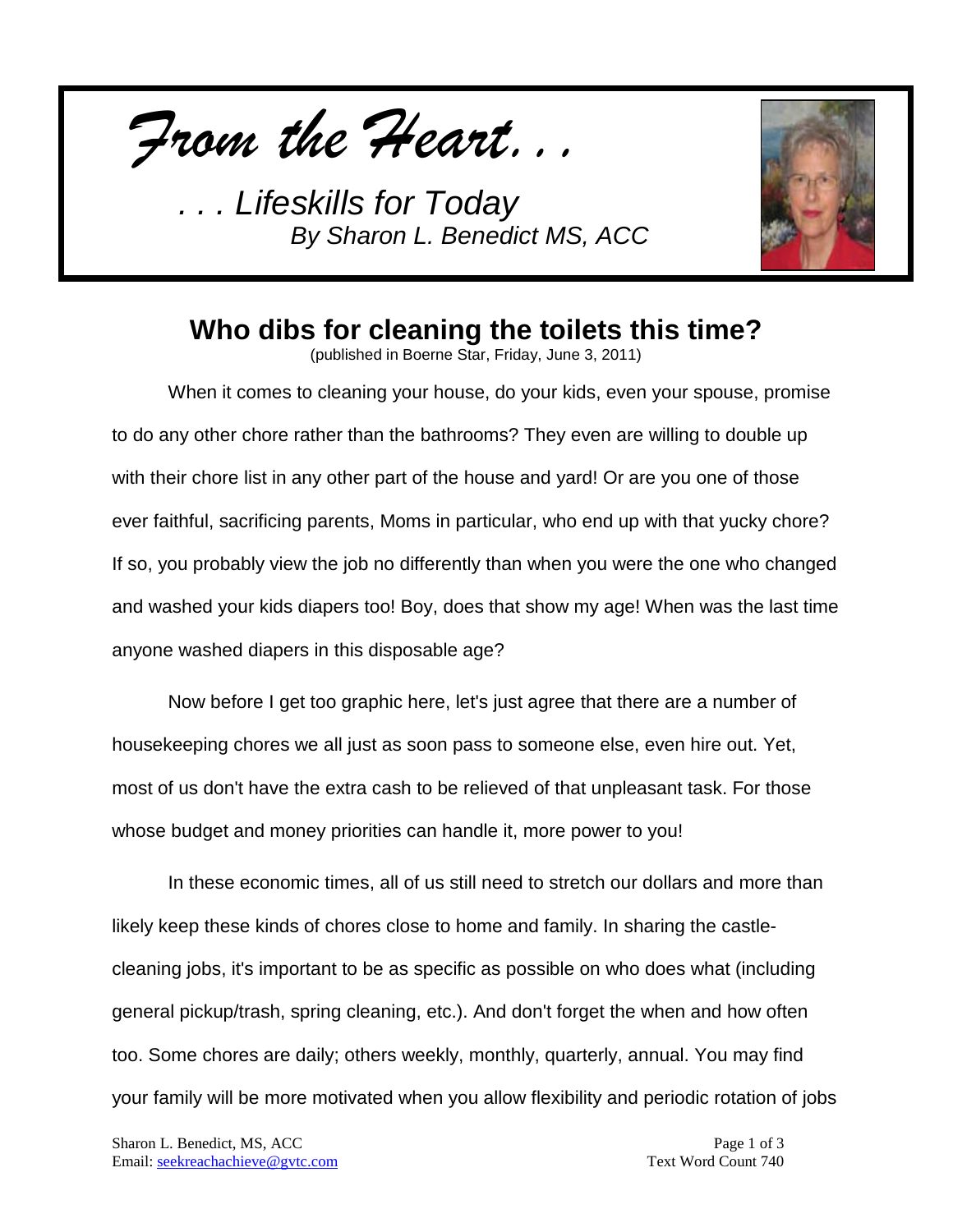relieving them of their tedium with the task that eventually happen. Although I don't view housekeeping as morose as Erma Bombeck does, many may often agree with her quip, "Housework is a treadmill from futility to oblivion with stop offs at tedium and counter productivity."

So, let's give it a try on the lighter side of attitude. How about writing down your long list of jobs today (with a smile, of course), such as floors and walls (including kickboards), windows and doors, bathrooms, bedrooms, closets, dining room, entry/foyer, family room, halls, kitchen, living room, office, refrigerator, yard, even the laundry/utility room, garage, and attic on occasion (if you store stuff up there)? And what of all the furnishings, tables that collect dust and grime? Don't want to forget them as well.

After cruising through your mounting chore list and assignments to more than just Mom, what do you specifically notice about your chore list? Does Mom have the biggest share of the work to do? Have your little ones been given some age-appropriate jobs to learn about life's everyday realities? How have the chores been divided. . .Dad yard and garage? Mom and kids only inside? I can vividly remember how my husband, John, moaned many times because our daughters never seemed to help him outdoors, mowing the lawn, weeding, watering.

I must admit my daughters weren't ones to help as much as they should have inside and outside. I found it just easier to do the jobs myself than ranting with them to help, besides just cleaning their own rooms. And that was not an easy one either. Yet, I must remind John that at least on many occasions I helped mow the 2 1/2 acres we had, helped weed our vegetable garden, and collect the chicken and duck eggs. And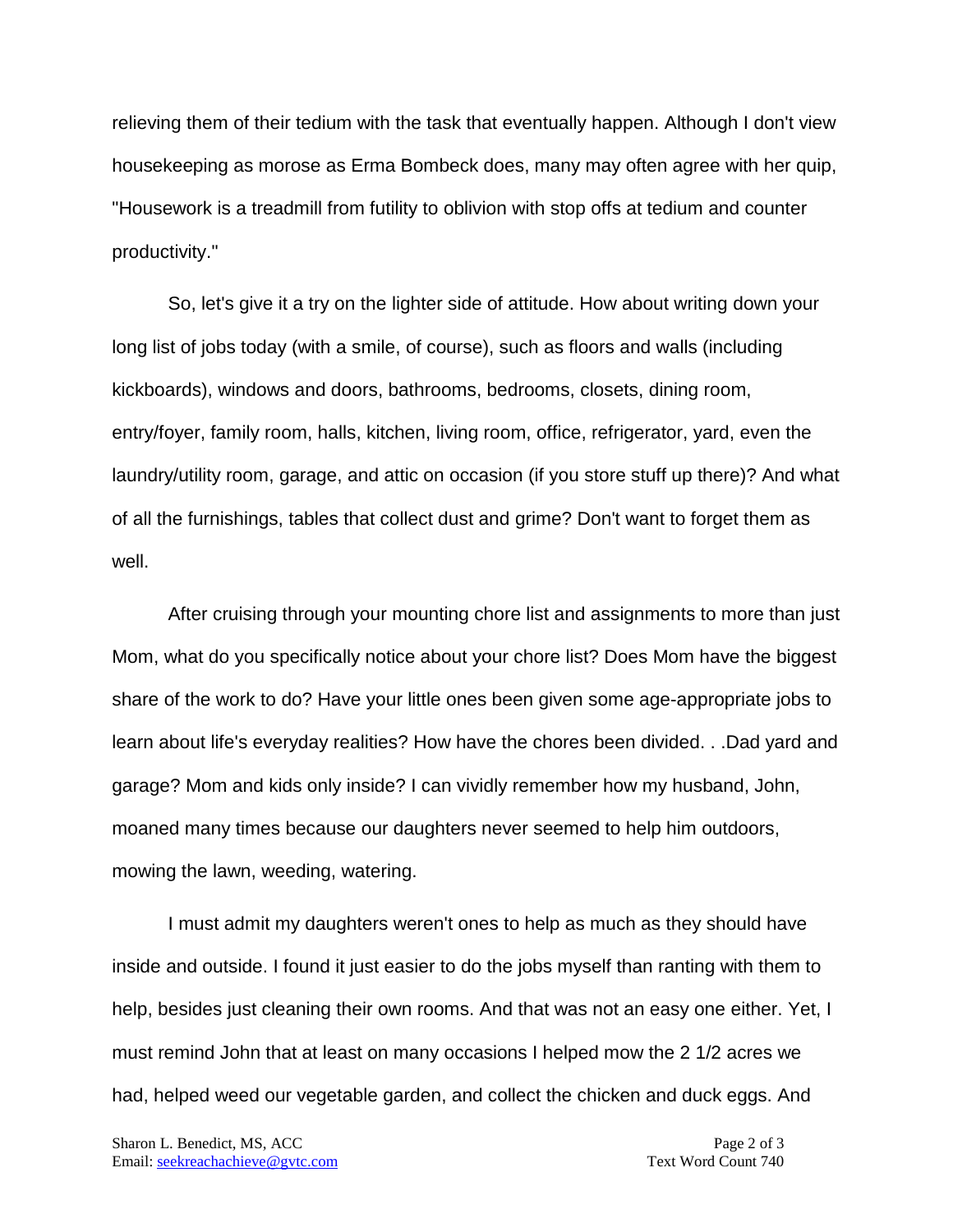yes, it was a riding lawn mower on which I dodged and ducked my head under more than two dozen mesquite trees!

No matter the size of your home, inside and out, it is your sacred place where you share your life with your family and friends. I hope every room and corner of your world is filled with love and laughter, even when whistling while you work at every chore! The next article will focus on the cleaning and organizing treasures in your garden and garage. In the meantime, remind yourself of how it felt for Robert Crippen, Space Shuttle Astronaut, when he offered this advice. *"Living inside the shuttle was a little like camping out. We ended up sleeping in our seats. You had to pay attention to housekeeping, not get things too dirty."* We can then all say, "there is no place like home, no matter the size of our shuttle space on earth!"

#### *\*\*\*\*\*\**

*Sharon L. Benedict, MS, ACC, is a certified life/wellness coach-consultant, specializing in lifeskills, wellness, and creative arts development for individuals, businesses and organizations [\(www.harvestenterprises-sra.com\)](http://www.harvestenterprises-sra.com/).She welcomes your questions and comments and can be contacted at [seekreachachieve@gvtc.com.](mailto:seekreachachieve@gvtc.com)*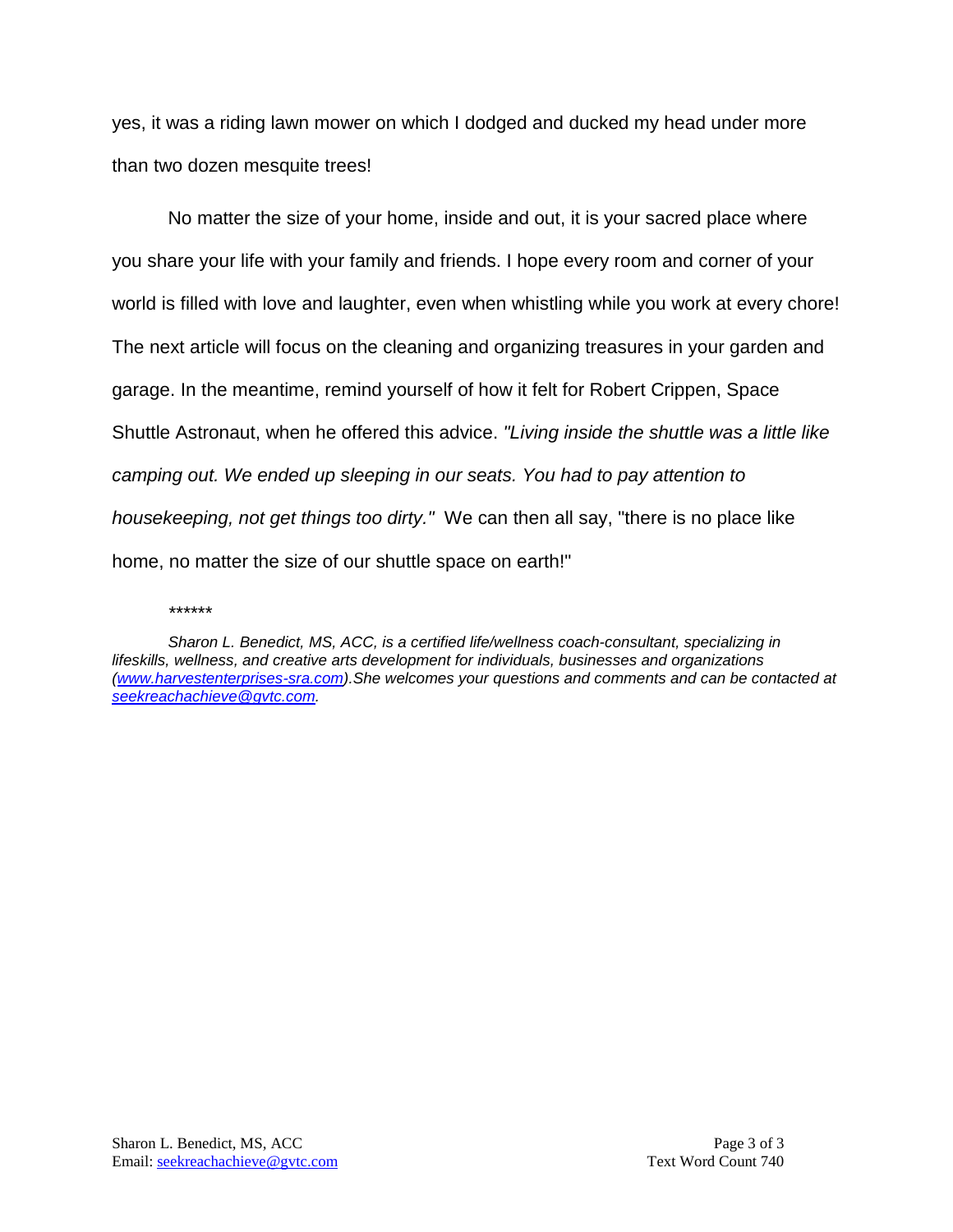*From the Heart...*



# **Housekeeping . . . Garden to Garage**

(published in Boerne Star, Friday, June 10, 2011)

"The *patterns of home* go deeper, linking the way the house is designed with the way we experience the world. They explore the presence of life, the way we move through a space, the feel of one space as you are sitting in another, the relationship of indoors and outdoors." Max Jacobson in his book, *Patterns of Home, The Essentials of Enduring Design,* offers us an insightful glimpse into the importance of not just our living room, kitchen, bedrooms of our house but also how the outdoors are part of what he calls the "DNA for Home."

He asks us to "think of places you've known that feel good—comfortable, balanced, dynamic, alive—and then try to derive from such places the qualities and characteristics they share." Our house, inside and outside, have a ". . . shared sense of the essence of home." For most of us, we generally know what kind of a house we would want to live in. Yet, rarely give attention to what surrounds it. Our house "participates in the larger whole: a whole that includes views; the path of the sun; the presence of neighbors, sound, sidewalks, and roads; the nature of the soil; the places that are good to be in just as they are; the ugly places; the places in between."

So, how does your garden grow? How does your yard help you "embrace the habitat of your home?" Is your inside and outside an "... environment where you feel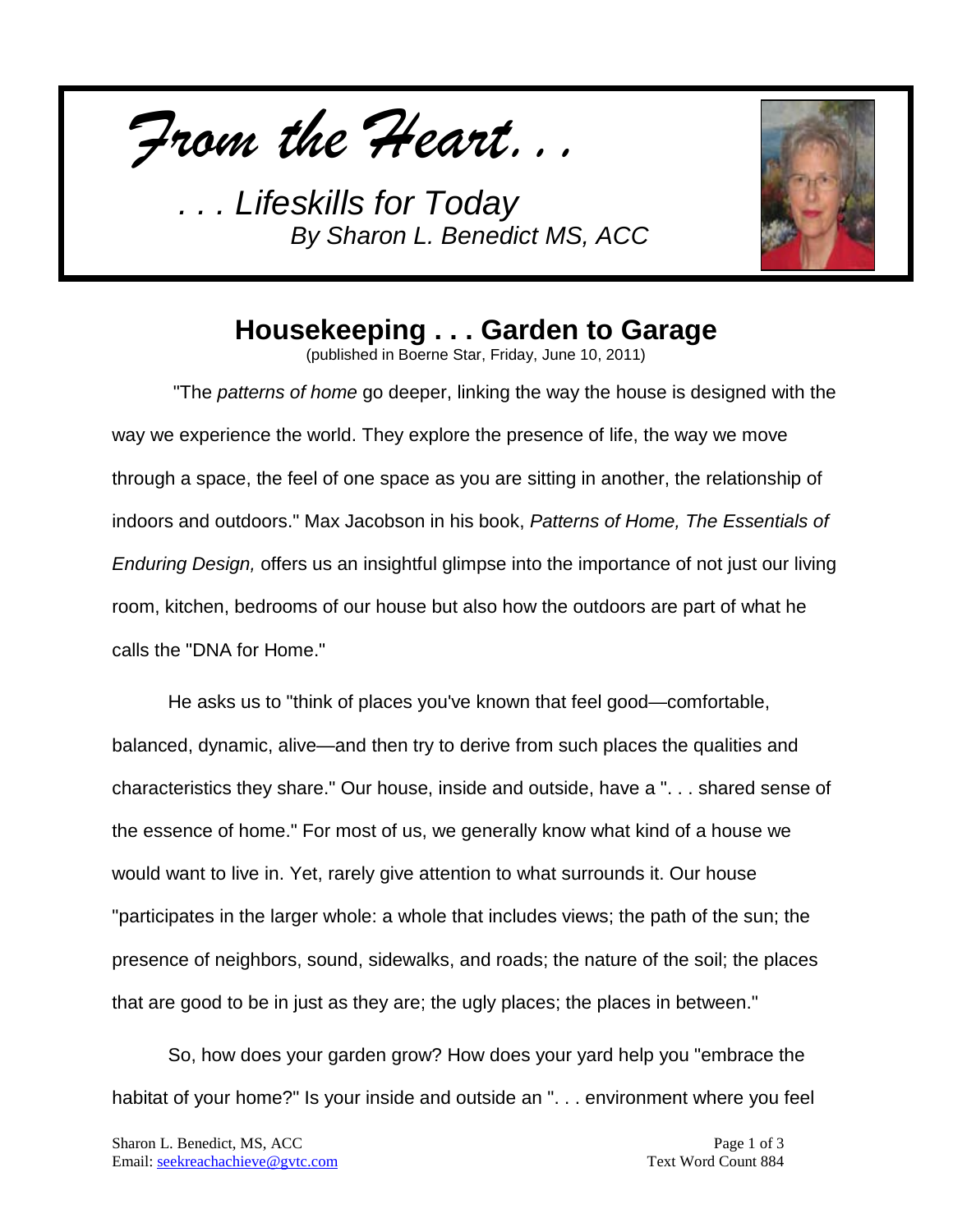most at home?" According to Sara Susanka, *Outside the Not So Big House, Creating the Landscape of Home,* "It's wonderful to look out the windows of your house and see a landscape that knits nature and building into one complete design. Your home feels as though it extends beyond the walls of the house." Susanka states crafting the elements of nature with your outdoor surroundings or landscape is all about wellbeing— ". . . being well both in your house and on your land."

You may wonder why I started the article this way when it is might appear to be about the particulars of taking care of your garden and yard. For so many of us, our yard tends to be mostly lawn with a few shrubs or a couple trees randomly planted by the former owner. Or maybe you are in the middle of building your dream house and have left the yard ideas for later to save the budget. Right now, it's just weeds, dirt, leftover gravel, cement, and boards left by the contractor.

No matter whether you have included landscaping plans or not, the connection between what you see through your windows and doors makes all the difference on making the house truly your home. Whether you have a landscape architect or are a doit-yourselfer, I highly recommend you check out Jacobson's and Susanka's house and landscaping books before you build, remodel, or start digging up your yard.

Since there are so many great resources for you to utilize (and I am definitely not an expert in this area, but am lucky enough to be married to one!) I only will give you your first few steps here. When it comes to caring for your garden, the first thing is to consider how much time you want to spend in your yard and garden. Then consider your locale for the types of plants that do well in your region of the nation; and then when to plant certain varieties that handle the seasons. How about including vegetable,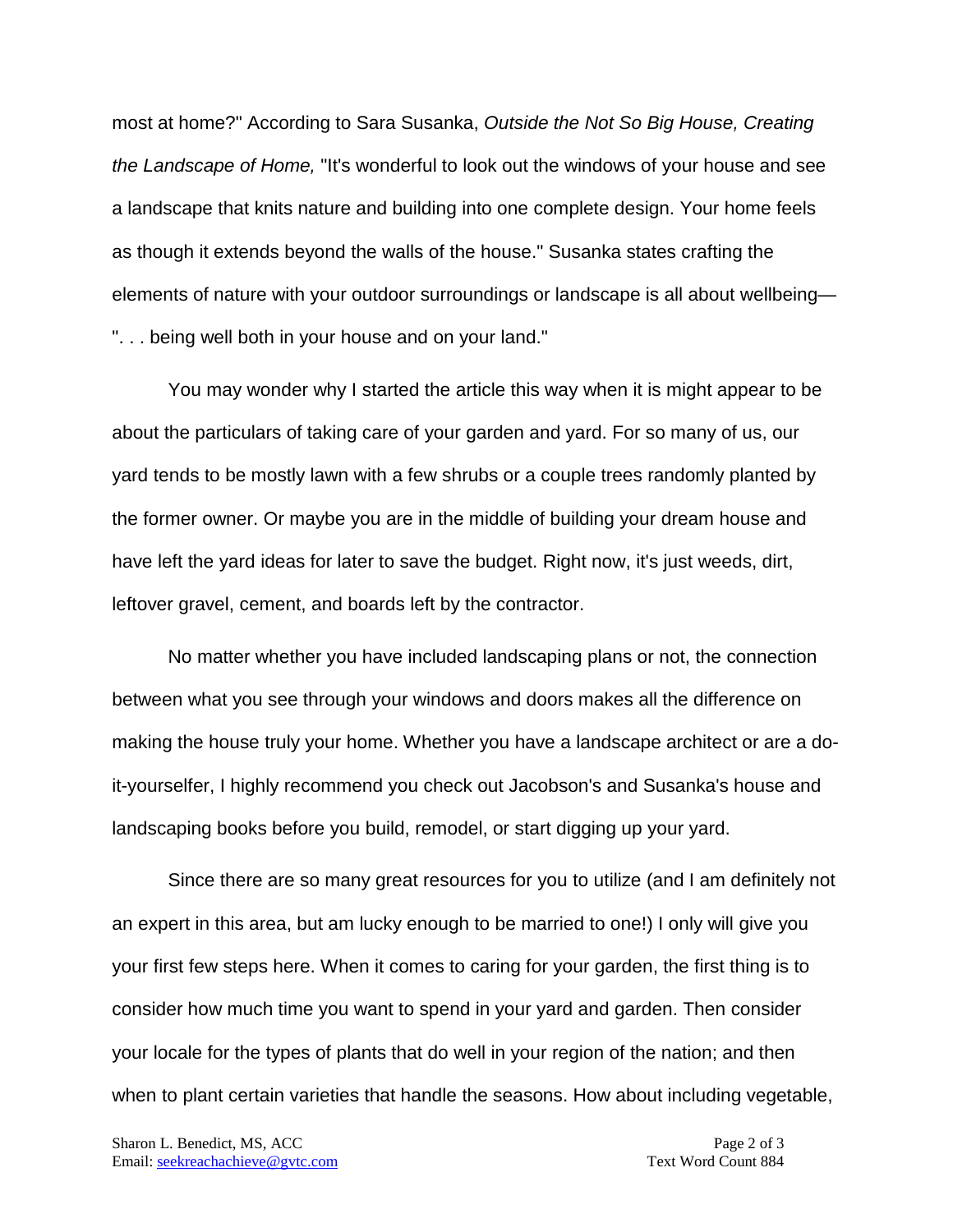herbs, and fruit varieties as well that fit your locale and particular season. Why not literally enjoy eating the fruits of your labor year round?

Give some concentrated time to native plants that do well in drought conditions. You will be amazed at how many beautiful seasonal blooms and greenery you will have throughout the year to choose from. You will find your tending chores are less cumbersome all around too. Native plants seem to know just how to care for themselves in many ways. But don't feel you have to go 100% native.

There are a variety of introduced plants that do quite well also if tended correctly. Also, keep in mind, just like any variety that is prolific and spreads vertically and laterally, you want to choose those plants that fit the size area where you want them to grow alongside other plants. Go to your local nursery where they have a native plants expert handy; or visit the nearest nature center for all kinds of help, such as Boerne's Cibolo Nature Center or Kerrville's Riverside Nature Center. You will learn all the details on how to choose, plant, and care for the "Habitat of Your Home."

Next article will focus on your garage . . . often times the catch-all, alongside your car, for everything you don't quite know where to put. And you don't have the time to keep organized and clean. We all know our garage is often our workshop with projects laying around half finished. And who really cares? Nobody ever sees the garage except you, right?

*\*\*\*\*\*\**

*Sharon L. Benedict, MS, ACC, is a certified life/wellness coach-consultant, specializing in lifeskills, wellness, and creative arts development for individuals, businesses and organizations [\(www.harvestenterprises-sra.com\)](http://www.harvestenterprises-sra.com/).She welcomes your questions and comments and can be contacted at [seekreachachieve@gvtc.com.](mailto:seekreachachieve@gvtc.com)*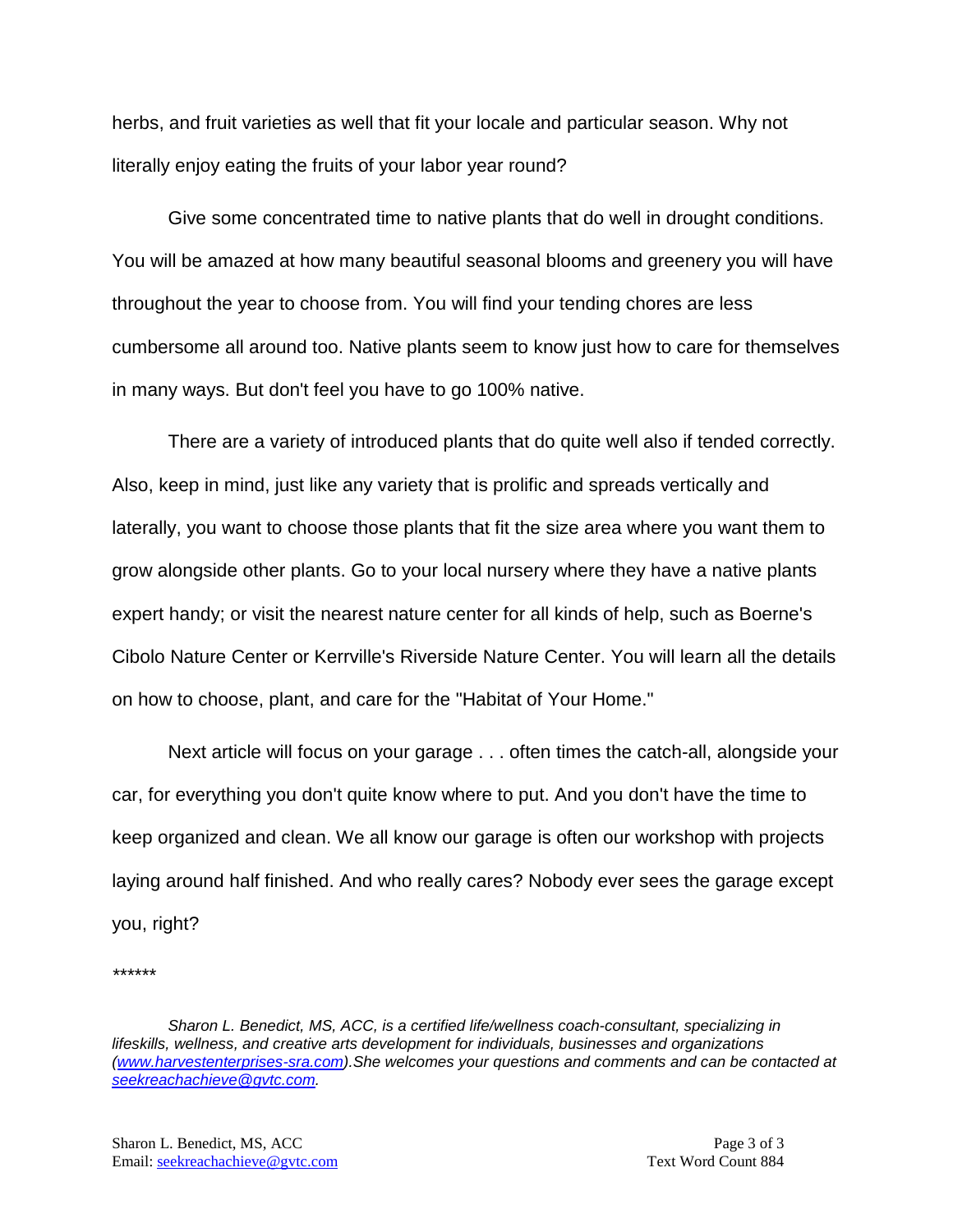*From the Heart...*



### **Housekeeping . . . my garage, are you kidding!**

(published in Boerne Star, Friday, June 17, 2011)

Ever consider that keeping house also included your garage? For many of us, our garage is often times the catch-all, alongside the car, for everything we don't quite know where to put. And who has time to keep it organized and clean? Who really cares? Nobody ever sees the garage except you, right?

Where do you usually find your "guy" spouse. . . in his favorite part of the house? Maybe in the garage working on his latest project for the past six months—a rebuilt motorcycle or that vintage farm tractor? Surrounding his favorite project are stacks of "stuff" shoved in the corners and hanging from the rafters. No room for the car? And where did I put those Christmas decorations anyway?

How does it feel to walk into your garage? Is it easy to find what you need? Or are you climbing over lawnmower parts, garden pots, wheelbarrow, rake & shovel, and some 2x4s you know you will need sometime? What about the extra quantities of paper towels and goods you bought in bulk from Costco or Sam's to save on your budget that lasts for months? Do you have the stench of your trash and recycling bins permeating your garage/workshop area?

If any of this sounds familiar, I bet you wish you had built that shed in the backyard years ago when the cost was so much cheaper. Or just maybe you are ready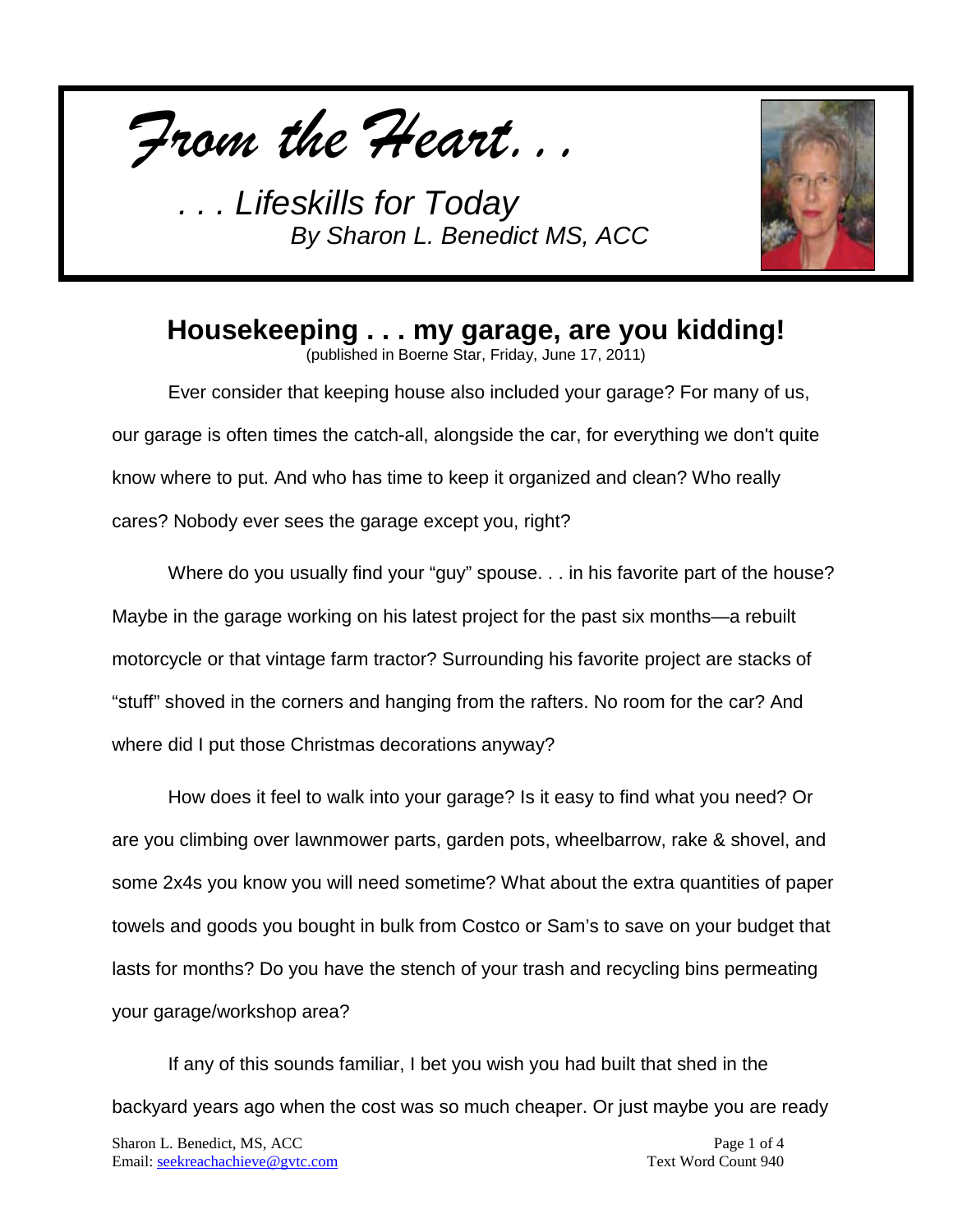to do some garage housekeeping without breaking the budget. Here are some simple steps to start with:

- 1. **Take inventory.** Dedicate a weekend with the whole family involved. Take inventory of everything. Begin to put in categorized stacks or piles outside the garage (i.e. garden/yard, decorations & collectibles, household/workshop tools & supplies, paints/solvents/combustibles sporting, auto maintenance/repair tools).
- 2. **Create Sell, Give Away, Throw Away piles.** Then look at your piles. Choose which items to either sell, give away, or throw away. Place in one of these designated piles.
- 3. **Sweep out garage floor & dust benches.** This also means mop or clean up any lingering grease and other spills; and dust anything you couldn't move out of the garage, as well as what you put in the piles you want to put back, sell, or give away.
- 4. **Draw a layout plan for garage items.** Now that you know what items you are going to put back into your garage, a layout plan is essential for helping you stay organized and make it easier to routinely clean the garage in the future.
- 5. **Determine your budget for storage container/layout purchases.** Depending on your budget, you may want to go the plastic container route, label and stack them for easy access against one of the garage walls. If more dollars are available, you can purchase or build yourself garage storage cabinets and shelves based on the items you are going to place back in the garage. With available funds, you may even want to consider hiring a professional organizer, specializing in garages. Yes, there are some out there. Simply, do a net search for local companies, get references, and a bid before you hire out. With any one of these options, if you have garden/yard items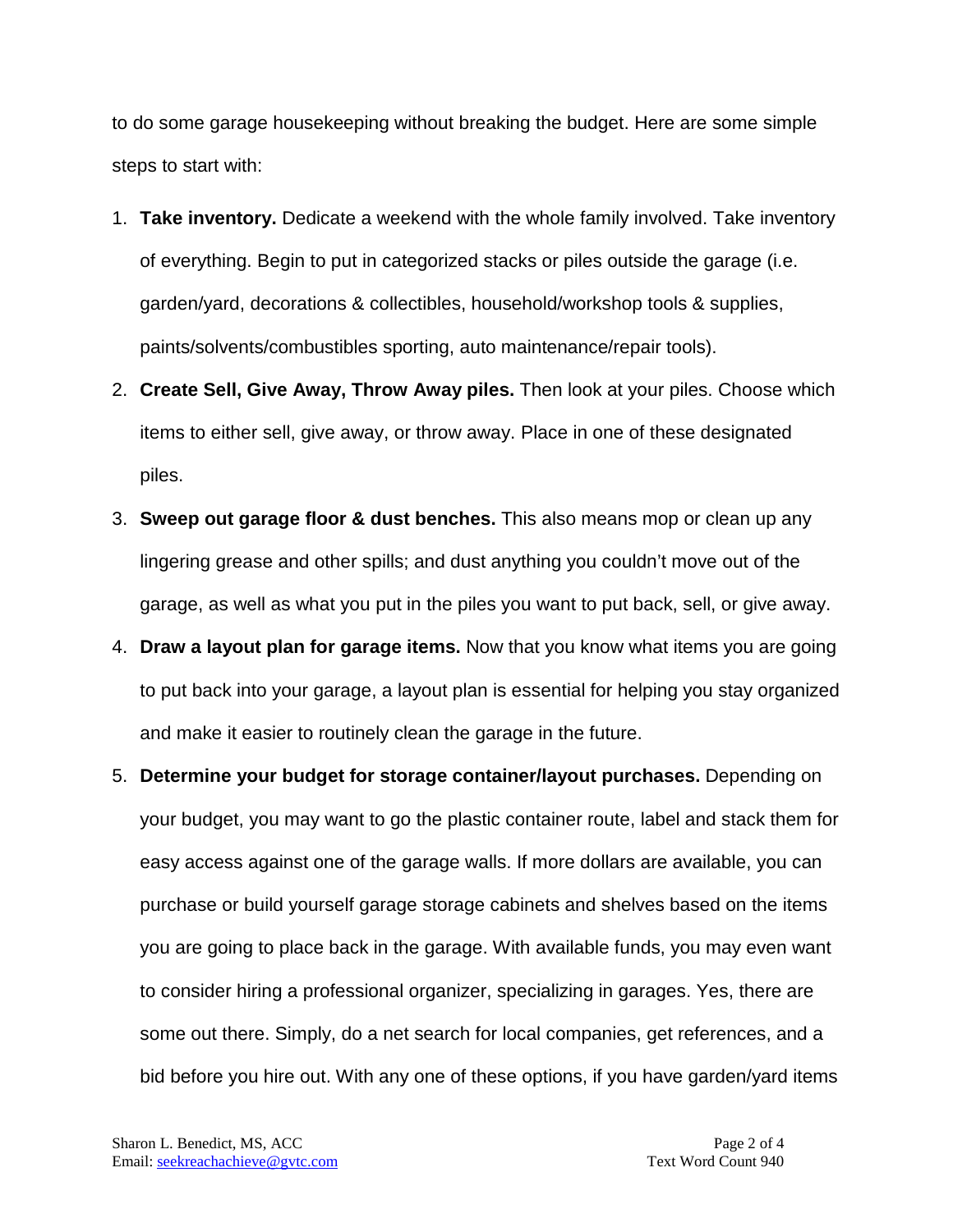(i.e. lawnmower, garden tools, equipment, & supplies), consider placing them in a waterproof shed in your backyard to ease up garage space, particularly for workshop projects. Whoever has their garage as their favorite hiding place for ongoing project will thank you. In addition, do some research on how to store combustibles and other toxic products.

While working through each step, I suggest you wear a filter mask and eye goggles, even gloves if necessary. You never know what things linger you don't want to touch, breathe in or irritate your eyes. Here are a few other tips to consider as you clean your garage, making it a safe and efficiently organized part of your home and family life.

- Keep toys and toxins safely separated. That includes such items as insecticides, turpentine and gasoline. Store flammables with care in a fire-safe cabinet. And toss your greasy, oily rags.
- If you keep your garden tools in the garage, use a garbage can with wheels to place your garden tools in to simply wheel it out to your garden area.
- Utilize simple containers such as coffee & soup cans for small items such as nails and screws.
- Use corkboard to pin your plans and ideas for handy reference.
- Safely hang bicycles, canoes, kayaks for easy retrieval.

These are just a few of many possible ideas for simple living—little tricks that make housekeeping a little easier on you and your budget. Remember, the physical condition of a family's home, including the garage, is often a reflection of the care you have for one another. Sandra Felton, one of our nation's housekeeping mavens, encourages us in her classic 1986 book, *Messies 2, New Strategies for Restoring Order*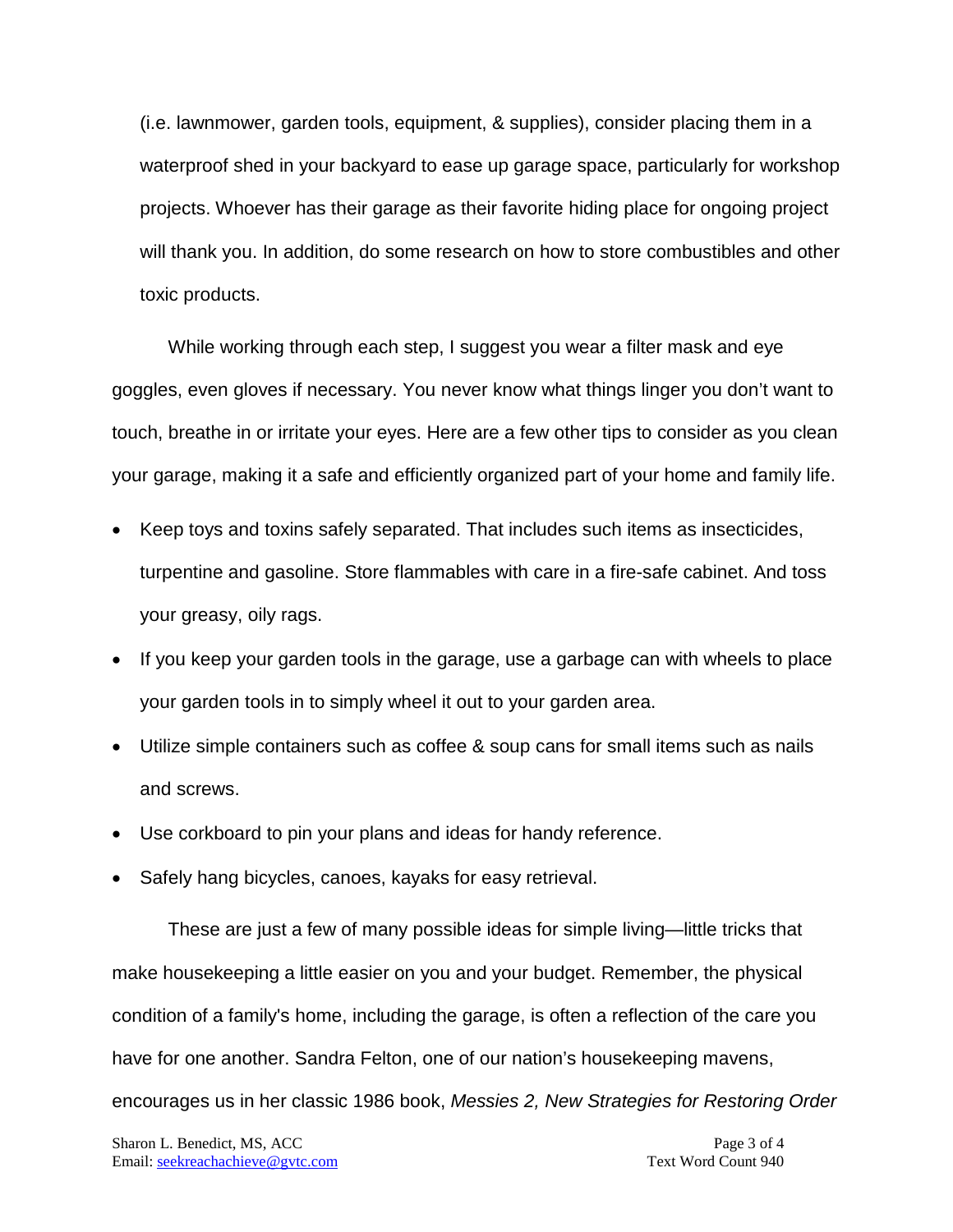*in your Life and Home*, to seek simplicity, seek nature, seek a rhythm in living, seek beauty, seek quality. "Finally, there is the house. Simplicity does not preclude beauty; it accentuates it. One reason we must get the house under control is in order to place beauty there. Imagine in your mind your house in order and beautifully appointed. How wonderful it is. Living in it, you are beautiful. The home reflects loveliness from within you. See that finishing beauty in your life, the beauty of your home."

*\*\*\*\*\*\**

*Sharon L. Benedict, MS, ACC, is a certified life/wellness coach-consultant, specializing in lifeskills, wellness, and creative arts development for individuals, businesses and organizations [\(www.harvestenterprises-sra.com\)](http://www.harvestenterprises-sra.com/).She welcomes your questions and comments and can be contacted at [seekreachachieve@gvtc.com.](mailto:seekreachachieve@gvtc.com)*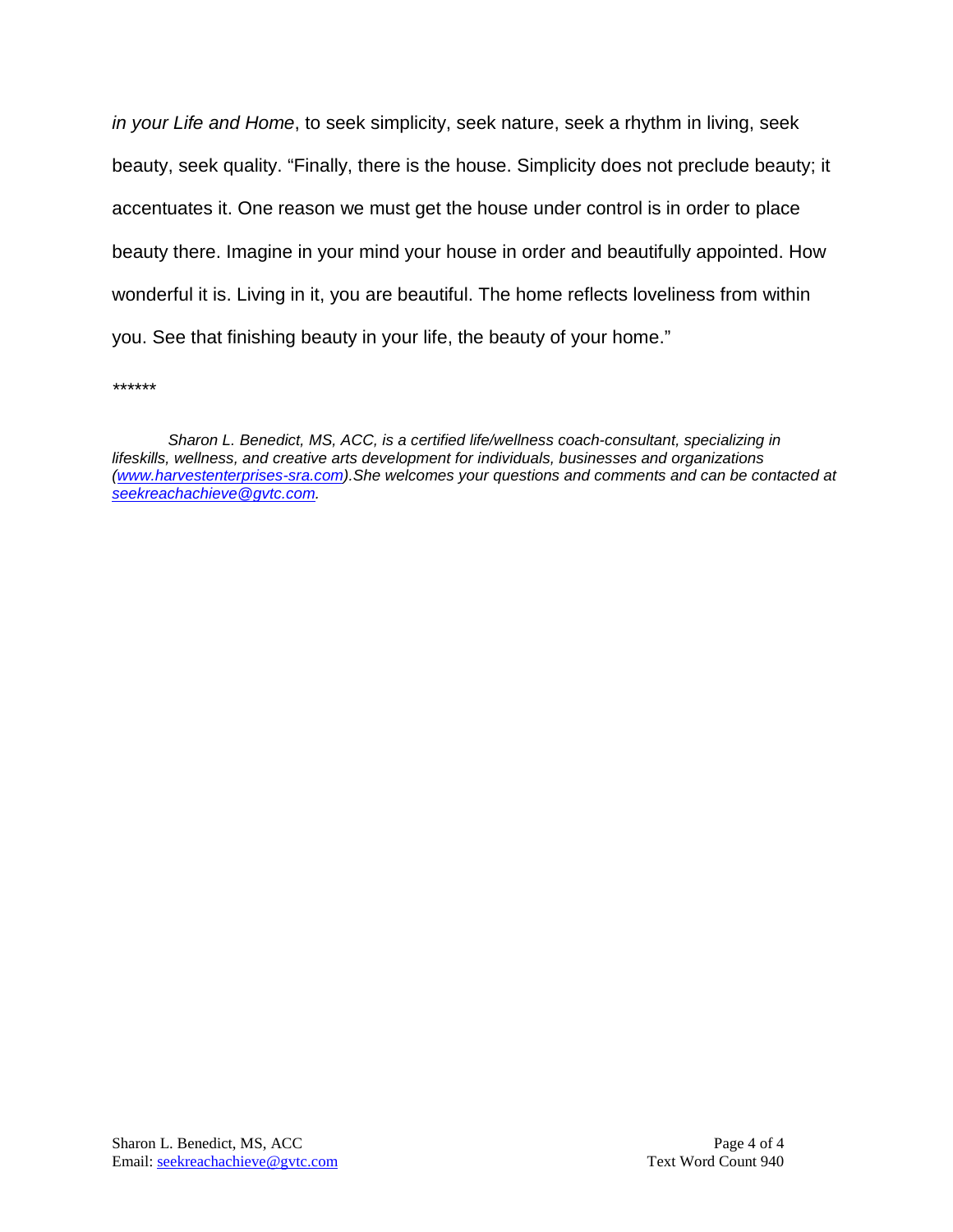*From the Heart...*



## **Housekeeping . . . Dirt Happens**

(published in Boerne Star, Friday, June 25, 2011)

It doesn't matter what corner of your house or apartment you go in to, you will undoubtedly find resident a mist or mound of dust and dirt there. No matter how diligent you may be to dust or vacuum it away one moment, in a matter of minutes you will find the next layer of dirt settling in for the duration. So, with a slight poetic license here from a one-liner offered by George Bernard Shaw, "[Dirt] <del>Everything</del> happens to everybody sooner or later if there is time enough." Like life, dirt happens to us all.

For some more fastidious housekeepers, dirt is always an unwanted visitor but always conquerable. Yet, it is all around us and in the air we breathe. For those Sandra Felton, Messies Anonymous housekeeping maven, describes as "Cleanies," they have devised all kinds of methods for holding back and removing on a regular basis this unwanted visitor. When Cleanies come home from a hard day's work, the last thing they want to see is the shadow of dust and dirt misting the air and furnishings. But, no worries, they are already on the job touching up each layer as they walk to the closet to hang up their coat. No use wasting the trip!

For us more "Messies" types, whose hearts are vigilant in intent but not always in action, we see dust and dirt as a creative opportunity to etch our latest words of wisdom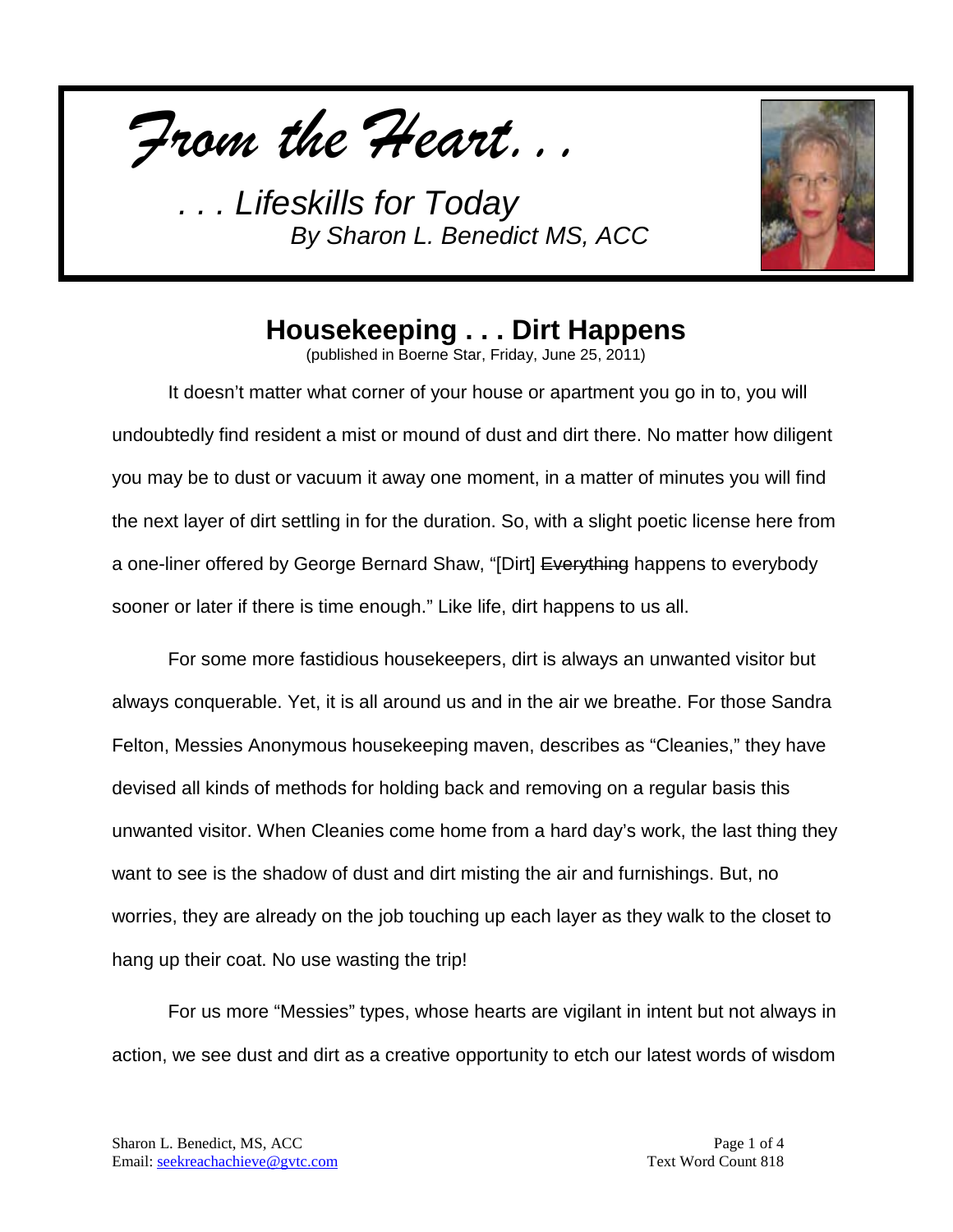for the ages! That way we won't forget it as we try to find our notepad to post it more permanently, wherever we left it last time.

As you can tell, I was having too much fun waxing whimsy here and not giving you much of any tips. So, let me offer a few here from the hallowed halls of our "Cleanie" friends.

- 1. Place or install an air filtering system, portable or central, to absorb airborne particles. This will also improve any allergic sensitivities.
- 2. Declutter rooms to have less items for dust and dirt to settle on.
- 3. Organize home (including closets, basement, garage) in a way that makes it easier to remove accumulated dust and dirt.
- 4. Tackle one section of your home at a time. Set up a weekly schedule and who does that area. This goes for all housekeeping tasks, not just dusting.
- 5. Utilize dusting/cleaning tools and supplies that keeps it from becoming airborne again to just settle back down as you leave the room. Insure the supplies are user friendly for the benefit of your health.

I again offer that the heart and soul of housekeeping encourages you to *keep your castle clean enough for healthy, but dirty enough for happy.* So, I leave you with a few "dirty" quotes from humanity's repertoire of reflection. Bet you never thought that "dirt" would be spoken of in so many ways throughout the ages. Dirt isn't so bad, is it!

"Painting is the most magical of mediums. The transcendence is truly amazing to me every time I go to a museum and I see how somebody figured another way to rub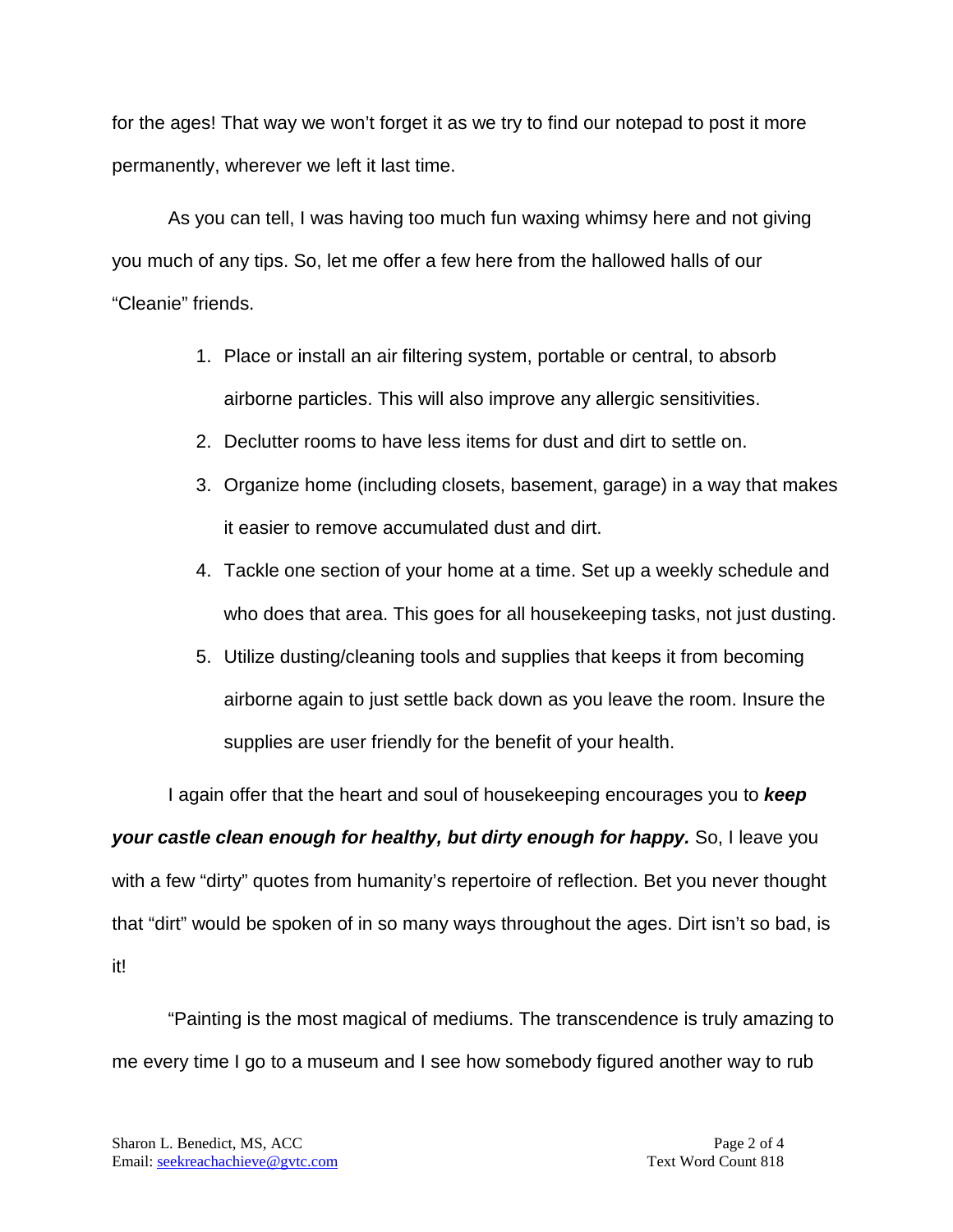colored dirt on a flat surface and make space where there is no space or make you think of a life experience." Chuck Close, Artist

"Life is hard. Then you die. Then they throw dirt in your face. Then the worms eat you. Be grateful it happens in that order." David Gerrold, Writer

"In the spring, at the end of the day, you should smell like dirt." Margaret Atwood, Novelist

"The glory of gardening: hands in the dirt, head in the sun, heart with nature. To nurture a garden is to feed not just on the body, but the soul." Alfred Austin, Poet

"Let's not push it under the rug, or push it to the side because, no matter what, it's going to keep coming up. You know, if you never deal with that dirt up under the carpet, it's going to get larger and larger, and it's going to keep coming up." Herschel Walker, Athlete

"For suppose a man comes into your meeting wearing a gold ring, dressed in fine clothes, and a poor man dressed in dirty clothes also comes in. If you look with favor on the man wearing the fine clothes so that you say, "Sit here in a good place," and yet you say to the poor man, "Stand over there," or, "Sit here on the floor by my footstool," haven't you discriminated among yourselves and become judges with evil thoughts?" James 2:2-4 (Holman Christian Standard Bible)

"People are like dirt. They can either nourish you and help you grow as a person or they can stunt your growth and make you wilt and die." Plato, Philosopher *\*\*\*\*\*\**